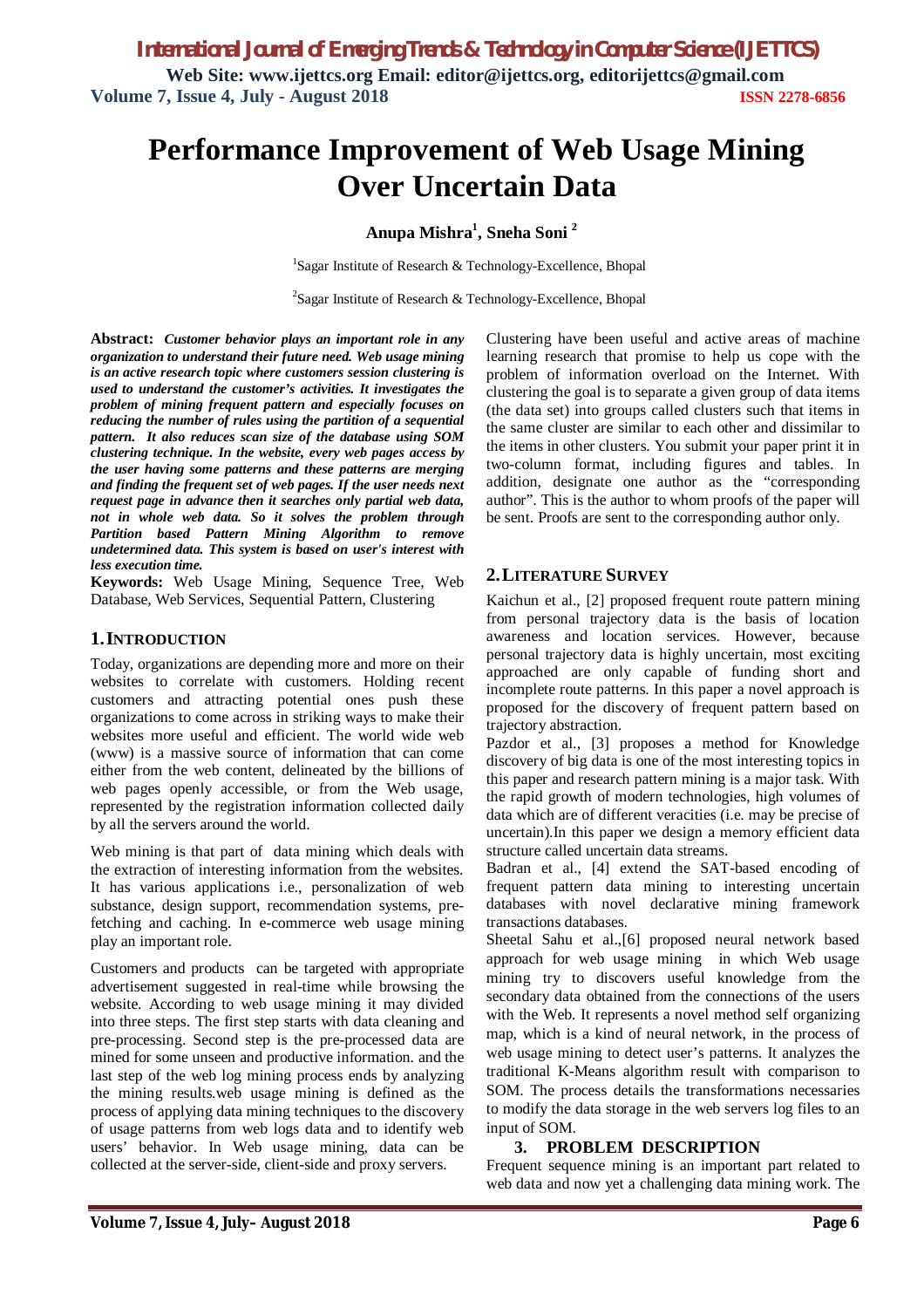# *International Journal of Emerging Trends & Technology in Computer Science (IJETTCS)*

**Web Site: www.ijettcs.org Email: editor@ijettcs.org, [editorijettcs@gmail.com](mailto:editorijettcs@gmail.com)  Volume 7, Issue 4, July - August 2018 ISSN 2278-6856**

mining frequent sequence has become an important component of many prediction or recommendation systems. So the problem in the current scenario is –

- 1) It uses uncertain data streams for each item in different transactions because it may have a different existential probability, this uncertainty property of items may make the tree unmanageable and large.
- 2) To deal with stream property pattern growth does not keep the most recent information.
- 3) Every time the whole database scans for searching the frequent pattern not partial database.

#### **4. PROBLEM DESCRIPTION**

In this research we use novel approach for finding frequent sequential pattern mining using SOM clustering. It is used as a trend analysis to identify customer's patterns in the process of web usage mining. It depends on the performance of the clustering of the amount of requests. Here the proposed approach using SOM clustering for access the partial web data. In the next step the input support gather by user using interface if item support is less than and equal to given support then it produce the frequent item using pruning strategy of the item.

#### **4.1 Proposed Algorithm Description -**

We uses following steps to find new value to share a single node in the uncertain stream.

- **Step 1:** Collection of web navigation history of website.
- **Step 2:** Apply pre-processing techniques to remove noise from web log data and also convert into proper format.
- **Step 3:** Now find the frequent pattern using given support threshold value in the model.
- **Step 4:** Now generate rules using partition sequential pattern of web data.
- **Step 6:** For clustering the web data it require to first find the smallest probability value and after that merge these two by taking smallest value in the form of cluster.
- **Step 7:** Now select different size of web data and generate the rules.
- **Step 8:** So put those item in the cache which are having higher frequency.
- **Step 9:** For the next item prediction put some items in the cache which has higher frequency. Sometimes if next item not available in the cache so that it scan the related item from the cluster web data not the whole data.

#### **4.2 Pseudo code of Proposed Algorithm**

The proposed Sequential Pattern Mining using SOM Clustering approach is applied for discover frequent sequential patterns by using clustering approach for producing the cluster of web data set. This cluster is used to access the partial web data set not whose web data set. By

using closed sequential, it generates fewer candidates set for generating the rules so that response time is increases. The merging method in realism is reconstructing a small Pattern tree. So at this time this tree having the web pages of website in proportional sessions.

Procedure: Proposed Algorithm (Support, Web Dataset) {

```
D = \text{find the web data}int i=0:
   do
   {
      Compute the mean weight of prefix item x
    if (x.item.weight >= support)
\overline{\phantom{a}}Output prefix; 
     }
  i=i+1:
 }
  While (x.item.count\rangle = i;
//clustering of web data set
 int k=0;
  Generate the cluster of given frequent item
  int totCluster = CountNoOfItem();
  int sdv = search(smallest distance value);
 int nsdv = searchNearstItem(sdv);
do 
 {
    if (sdv \leq nsdv)\overline{\phantom{a}} Allocate-Cluster (sdv);
      Generate-ClosedPatterTree();
 }
  k=k+1:
 }
  While (k \leq totCluster);
```
SetCacheItem(ClosedPatterTree);

#### **5. RESULT ANALYSIS**

All experiments were conducted on a 2GHz Intel Core2 Duo processor PC with 4GB main memory running Microsoft Windows XP. The algorithms were implemented in Asp.Net with C# and were executed. In this research a real data set is used, which is having click stream data from an e-commerce web store and it has been used widely to assess the performance of frequent pattern mining. This dataset contains click stream sequences by customers with number of item purchases. It concludes that it produce good result for finding next item prediction.

| No Of<br>Support | Execution Time<br>(millisecond)<br><b>WAP</b> Algorithm | <b>Execution Time</b><br>(millisecond)<br><b>Partition Based Pattern</b><br>Mining Algorithm |
|------------------|---------------------------------------------------------|----------------------------------------------------------------------------------------------|
|                  | 178                                                     | 169                                                                                          |
|                  | 119                                                     | 112                                                                                          |
|                  |                                                         | 96                                                                                           |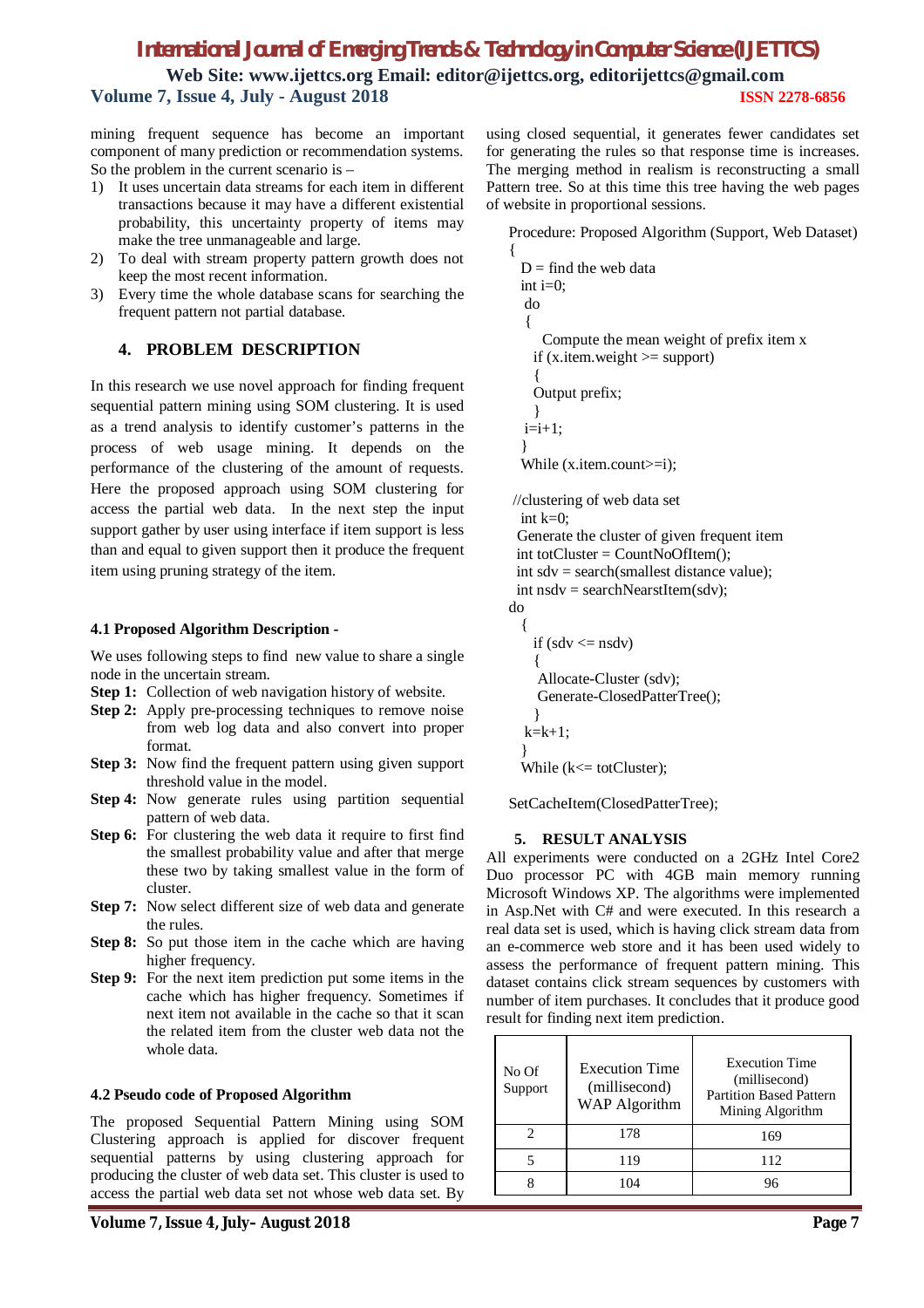# *International Journal of Emerging Trends & Technology in Computer Science (IJETTCS)*

**Web Site: www.ijettcs.org Email: editor@ijettcs.org, [editorijettcs@gmail.com](mailto:editorijettcs@gmail.com)  Volume 7, Issue 4, July - August 2018 ISSN 2278-6856**

|--|--|--|--|

Table-1: Execution Time of WAP Algorithm and Partition based Pattern Mining Algorithm with Different Number of Supports



Figure-1: Comparative graph of WAP VS Partition based Pattern Mining Algorithm in terms of Supports

| No Of<br>Records | <b>Execution Time</b><br>(In millisecond)<br>WAP Algorithm | <b>Execution Time</b><br>(In millisecond)<br>Partition based Pattern<br>Mining Algorithm |
|------------------|------------------------------------------------------------|------------------------------------------------------------------------------------------|
| 200              | 189                                                        | 148                                                                                      |
| 300              | 247                                                        | 233                                                                                      |
| 400              | 361                                                        | 279                                                                                      |
| 500              | 431                                                        | 381                                                                                      |

Table-1: Execution Time of WAP Algorithm and Partition based Pattern Mining Algorithm with Different Number of Records



Figure-2: Comparative graph of WAP VS Partition based Pattern Mining Algorithm in terms of Records

#### **6. CONCLUSION**

In this research a novel approach is proposed for finding sequential patterns and scan only partial web data for next item prediction. It is having minimum support and initially each item as cluster & merges them in final cluster so that partial web data is scan. Here frequent pages are very less and useful rules in the form of clustered by SOM

**Volume 7, Issue 4, July– August 2018 Page 8**

clustering. Now multiple scanning of database will be reduced. Scanning only partial database not the whole database with improves the response time. It enables effective tracking for the development and improvement of the user interface and software by analyzing user behavior. In future work, other data mining algorithms can be implemented in cloud to efficiency handle large web data of many Hospital website in distributed environment for finding any critical diseases. So there are many areas just like parallel sequential pattern, grouping of similar type of customers, in distributed servers.

## **References**

- [1] Miss. Veranda Khairnar and Sonal Patil, "Efficient clustering of data using improved K-means algorithm", Imperial Journal of Interdisciplinary Research (IJIR), Vol.2, Issue-1, 2016.
- [2] Fan Muhan, Shao Sujie and Rui Lanlan, "A Mining Algorithm for Frequent Closed Pattern on Data Stream based on Sub Structure Compressed in Prefix Tree", IEEE Proceedings of CCIS, pp. 434-439, 2016.
- [3] Minubhai Chaudhari, Chirag Mehta, "Extension of Prefix Span Approach with GRC Constraints for Sequential Pattern Mining", International Conference on Electrical, Electronics, and Optimization Techniques, pp. 2496-2498, 2016.
- [4] Doddegowda B. J., G. T. Raju and Sunil Kumar, "Extraction of Behavioral Patterns from Pre processed Web Usage Data for Web Personalization", IEEE International Conference On Recent Trends In Electronics Information Communication Technology, pp. 494-498, 2016.
- [5] Jerry Chun, Wensheng Gan, Tzung and Pei Hong, "Efficiently Maintaining the Fast Updated Sequential Pattern Trees With Sequence Deletion", IEEE Access - The Journal for Rapid open access publishing, Vol. 2, pp. 1374-1383, 2014.
- [6] Sheetal Sahu, Praneet Saurabh and Sandeep Rai, "An Enhancement in Clustering for Sequential Pattern Mining Through Neural Algorithm Using Web Logs". IEEE Proc. of the 2014 Sixth International Conference on Computational Intelligence and Communication Networks, pp 758-764, 2014.
- [7] Rahul Moriwal and Vijay Prakash, "An Efficient Algorithm for Finding Frequent Sequential Traversal Patterns from Web Logs based on Dynamic Weight Constraint", Proceedings of the Third International Conference on trends in Information, Telecommunication and Computing, Vol. 150, 2013.
- [8] Zaarour Omar and Nagi Mohamad, "Effective web log mining and online navigational pattern prediction," International Journal of Knowledge Based Systems, Elsevier, Vol. 49, pp. 50-62, Sept. 2013.
- [9] Varghese Nayana Mariya and John Jomina, "Cluster Optimization for Enhanced Web Usage Mining using Fuzzy Logic," World Congress on Information and Communication Technologies, IEEE, pp. 948-952, 2012.